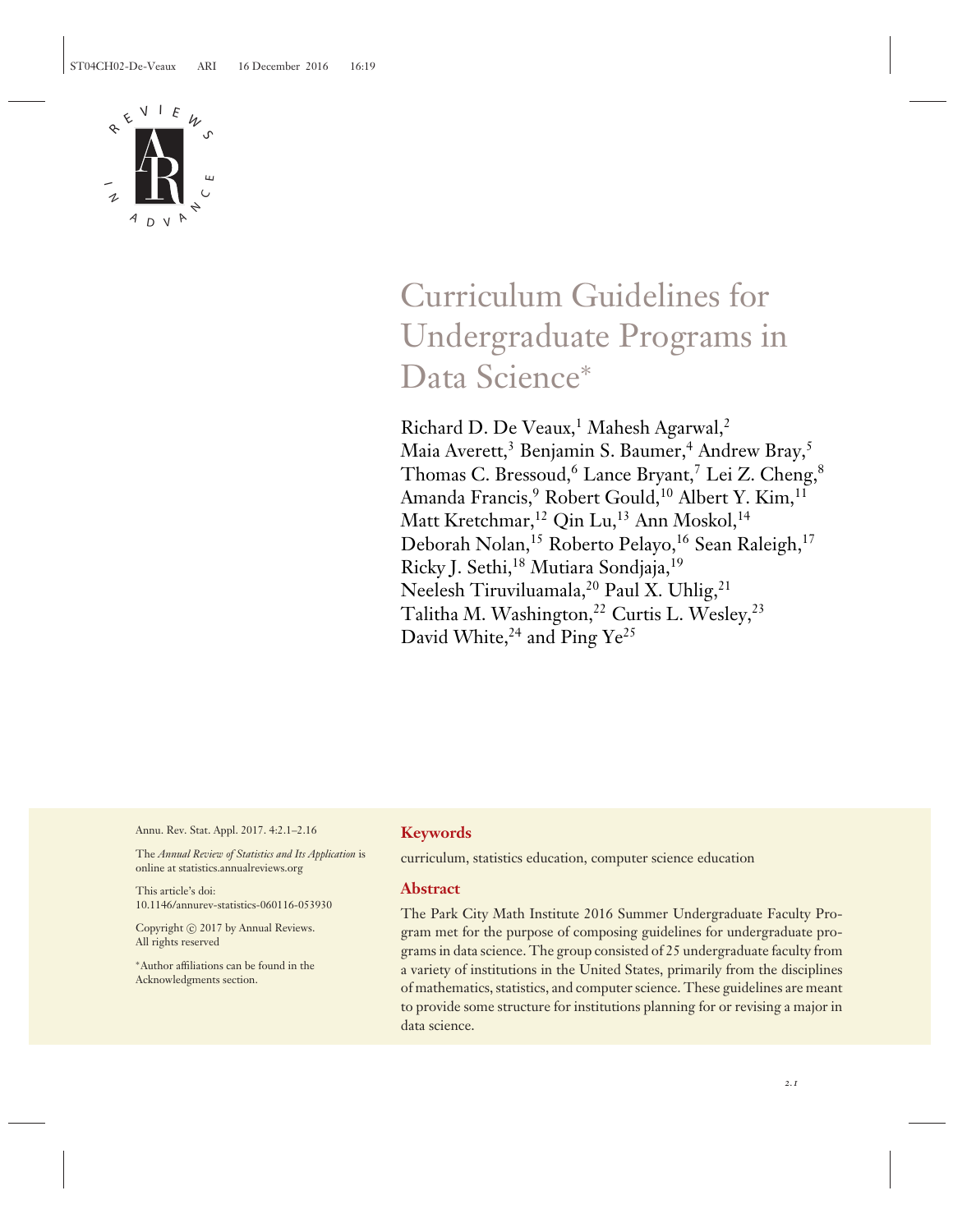# **1. INTRODUCTION**

Data science is experiencing rapid and unplanned growth, spurred by the proliferation of complex and rich data in science, industry, and government. Fueled in part by reports, such as the widely cited McKinsey report (McKinsey Global Inst. 2011), that forecast a need for hundreds of thousands of data science jobs in the next decade, data science programs have exploded in academics as university administrators have rushed to meet the demand. The website **http://datascience. community/colleges** currently lists 530 programs in data science, analytics, and related fields at more than 200 universities around the world. The vast majority of these are master's degree and certificate programs offered both traditionally and online. Although PhD programs in data science (or data analytics) are still relatively rare, there has been rapid growth of undergraduate programs at both research institutions and liberal arts colleges. We expect this number to increase significantly in the near future.

The 2016 Park City Mathematics Institute (PCMI), sponsored by the National Science Founda-tion (NSF) and the Institute for Advanced Study at Princeton, held a workshop focused on the task of producing curriculum guidelines for an undergraduate degree in data science. Twenty-five faculty, comprised of computer scientists, statisticians, and mathematicians from a variety of liberal arts colleges and research universities, met for three weeks to discuss our vision for data science in an undergraduate context, what activities and skills we thought would be necessary for a data science program, and how we could imagine implementing such a major both currently and in the future. These guidelines are the product of that effort.

We have based our guidelines for an undergraduate data science major on a ten semestercourse major common among the liberal arts colleges, realizing that research universities typically add several courses to that. We do not intend that these guidelines be prescriptive, but rather we hope that they will serve to inform and enumerate the core skills that a data science major should have before graduation. We started with the reports from the NSF Workshop on Data Science Education (Cassel & Topi 2015), the AALAC (Alliance to Advance Liberal Arts Colleges) conference "Teaching Big Data in the Liberal Arts Context," and the guidelines for undergraduate majors in mathematics, statistics, and computer science (see the sidebar Curriculum Guidelines in Related Disciplines).

We begin by discussing the background and some guiding principles that informed our thinking in Section 2, then consider skills that students should develop while pursuing the major in Section 3, and finally summarize key curriculum topics in Sections 4 and 5. We show a possible selection of current courses that cover most of the basics of our identified skills in Section 6. However, it is important to point out that this smorgasbord approach to course selection is less than ideal. We believe that many of the courses traditionally found in computer science, statistics, and mathematics offerings should be redesigned for the data science major in the interests of

## **CURRICULUM GUIDELINES IN RELATED DISCIPLINES**

- *2015 CUPM Curriculum Guide to Majors in the Mathematical Sciences* (MAA 2015): **http://www.maa.org/ sites/default/files/pdf/CUPM/pdf/CUPMguide\_print.pdf**
- *Computer Science Curricula 2013: Curriculum Guidelines for Undergraduate Degree Programs in Computer Science* (ACM/IEEE 2013): **https://www.acm.org/education/CS2013-final-report.pdf**
- *Curriculum Guidelines for Undergraduate Programs in Statistical Science* (ASA 2014b): **http://www.amstat. org/education/pdfs/guidelines2014-11-15.pdf**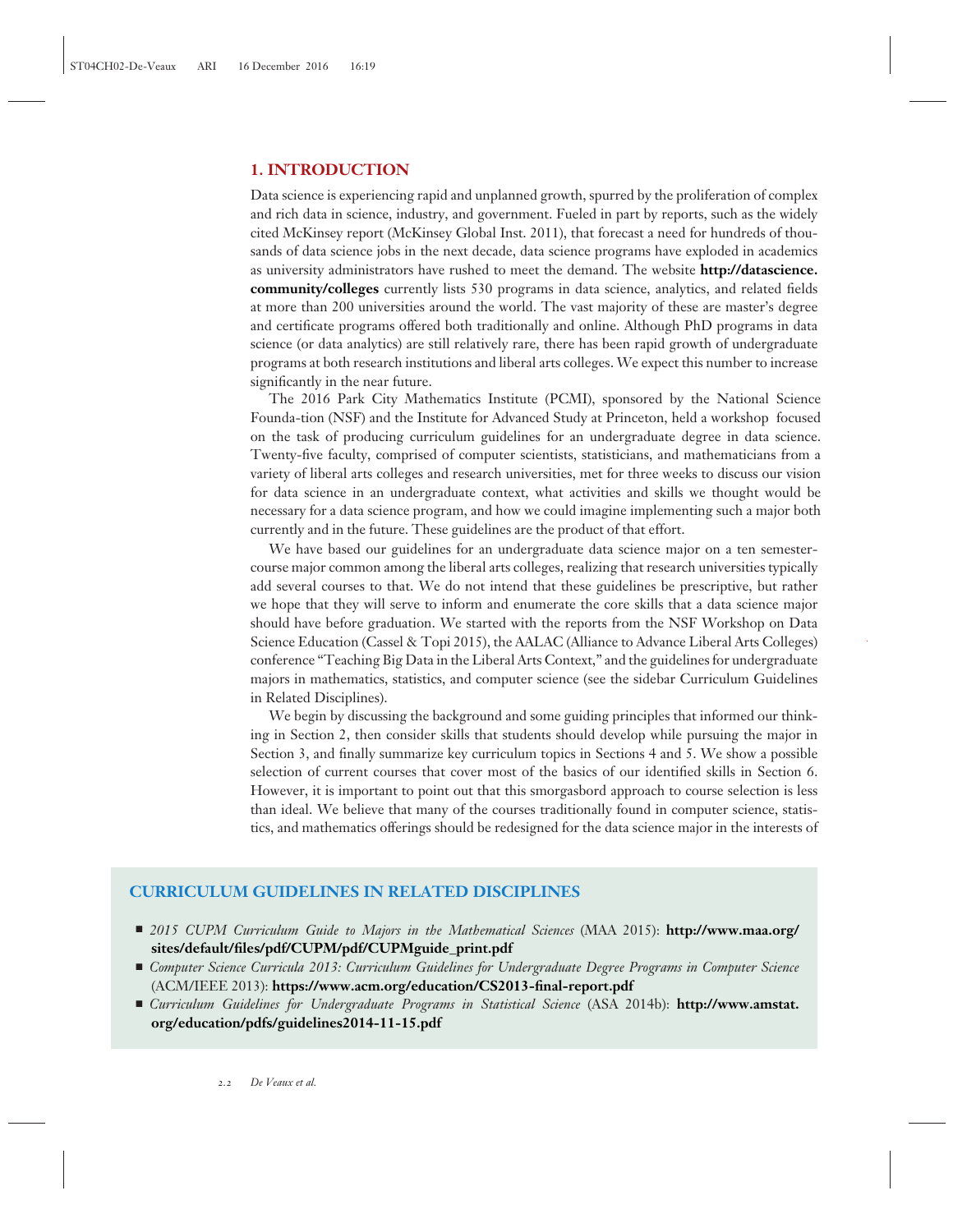efficiency and the potential synergy that integrated courses would offer. Relying on existing courses at most institutions, a student might have to take 14 or more courses in order to obtain all the skills one would expect from a data science major. With some significant course redesign, we think that this number could be substantially reduced to fit into the constraints of a typical ten-course liberal arts major. Details of those courses are found in the **Supplemental Appendix** (provided in the supplemental material, follow the **Supplemental Material link** from the Annual Reviews home page at **http://www.annualreviews.org**).

#### **2. BACKGROUND AND GUIDING PRINCIPLES**

Our curriculum guidelines are guided both by recent work on the relation of data science to the other sciences and the need for a workforce better able to meet the demands of the data-driven economy of the future.

#### **2.1. Data Science as Science**

Even though an exact definition of data science remains elusive, we have taken as our starting point a view that seems to have emerged as a consensus from the StatSNSF (National Science Foundation Directorate for Mathematical and Physical Sciences Support for the Statistical Sciences at NSF—a subcommittee of the Mathematical and Physical Sciences Advisory Committee) committee statement that data science comprises the "science of planning for, acquisition, management, analysis of, and inference from data" (NSF 2014, p. 4). At the undergraduate level, we conceive of data science as an applied field akin to engineering, with its emphasis on using data to describe the world. At present, the theoretical foundations are drawn primarily from established strains in statistics, computer science, and mathematics. The practical real-world meanings come from interpreting the data in the context of the domain in which the data arose. For an undergraduate program, we envision a case-based focus and hands-on approach, as is common in fields such as engineering and computer science.

#### **2.2. Interdisciplinary Nature of Data Science**

Data science is inherently interdisciplinary. Working with data requires the mastery of a variety of skills and concepts, including many traditionally associated with the fields of statistics, computer science, and mathematics. Data science blends much of the pedagogical content from all three disciplines, but it is neither the simple intersection, nor the superset of the three (see the sidebar Is Data Science a Science?). By applying the concepts needed from each discipline in the context

#### **IS DATA SCIENCE A SCIENCE?**

There is still considerable debate about exactly what the science of data science is, but prominent scientists such as David Donoho, Michael Jordan, and others suggest that there is a science at the core and that it will continue to evolve. As Donoho says, "Fortunately, there *is* a solid case for *some entity* called 'Data Science' to be created, which would be a true science: facing essential questions of a lasting nature and using scientifically rigorous techniques to attack those questions" (Donoho 2015, p. 10). Regardless of the consensus (or lack thereof) surrounding the evolution of the science of data science, a data science program at the undergraduate level provides a synergistic approach to problem solving, one that leverages the content in all three disciplines. We believe that a data science program will serve students well whether they join the marketplace or continue on to more advanced study.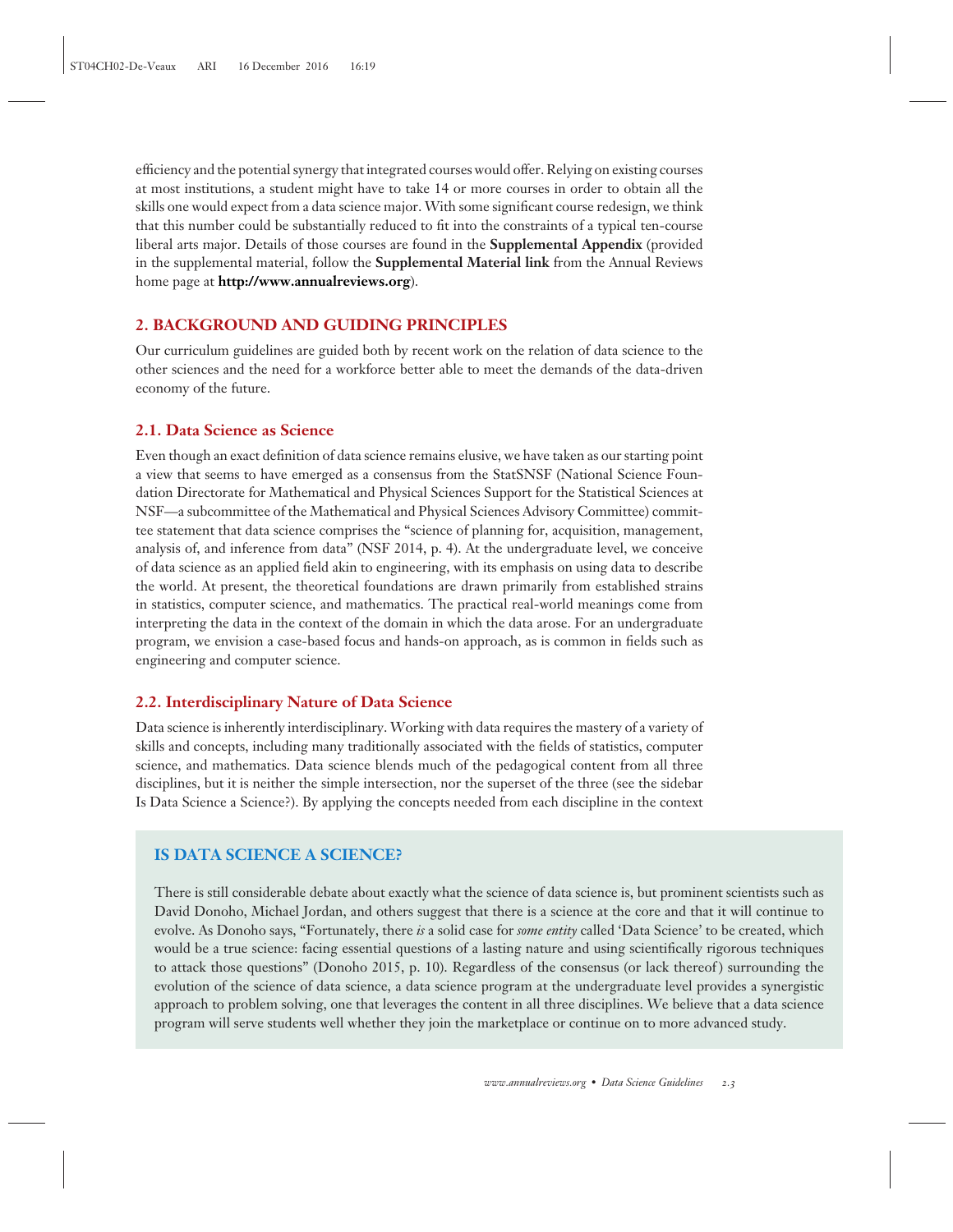of data, the curriculum can be significantly streamlined and enhanced. The integration of courses, focused on data, is a fundamental feature of an effective data science program and results in a synergistic approach to problem solving.

This document outlines the core knowledge and methods that data science students should master. Our position is that, ideally, new courses should be developed to take advantage of the efficiencies and synergies that an integrated approach to data science would provide. However, because not all institutions will be able to create many new courses immediately, we suggest which traditional courses might provide coverage of the basic topics of the major. We also propose a model of an integrated curriculum to serve as a possible blueprint for the future.

#### **2.3. Data at the Core**

The recursive data cycle of obtaining, wrangling, curating, managing and processing data, exploring data, defining questions, performing analyses, and communicating the results lies at the core of the data science experience. Undergraduates need understanding of, and practice in performing, all steps of this data cycle in order to engage in substantive research questions. In the words of Google's Diane Lambert, students need the ability to "think with data" (Horton & Hardin 2015, p. 259; see also ASA 2014a and Shron 2014). Data experiences need to play a central role in all courses from the introductory course to the advanced elective/capstone. These experiences should include raw data from a variety of sources and should involve the process of cleaning, transforming, and structuring data for analysis. They should also include the topic of data provenance and how it informs the conclusions one can draw from data. Data science is necessarily highly experiential; it is a practiced art and a developed skill. Students of data science must encounter frequent project-based, real-world applications with real data to complement the foundational algorithms and models. The Committee on the Undergraduate Program in Mathematics curriculum guides (MAA 2004, 2015) reinforced the importance of real applications and data analysis for all mathematical science majors. They stated that

the analysis of data provides an opportunity for students to gain experience with the interplay between abstraction and context that is critical for the mathematical sciences major to master. Experience with data analysis is particularly important for majors entering the workforce directly after graduation, for students with interests in allied disciplines, and for students preparing to teach secondary mathematics. (MAA 2004, p. 45)

Statisticians, naturally, feel the same. In 2002, a report by the ASA recommended that undergraduate statistics curriculum include a heavy emphasis on data analysis (perhaps more weight should be given to the data than the analysis) (ASA 2002). By the same logic, students learn data science by doing data science. The recursive data cycle should be a featured component of most data science learning experiences, and projects involving group analysis and presentation should be common throughout the curriculum. Capstone projects are also an essential component of the experience and internships fit naturally in a data science program.

#### **2.4. Analytical (Computational and Statistical) Thinking**

Breiman (2001) spoke of the two cultures of algorithmic (computational) and data (statistical) models (renamed "predictive" and "inferential," respectively, by Donoho 2015). Data science offers the opportunity to integrate and use both computational and statistical thinking to solve problems rather than emphasizing one over the other. Interestingly, these are not new ideas. As Wilkinson (2008) pointed out, many of Tukey's ideas are now conventional wisdom. For example,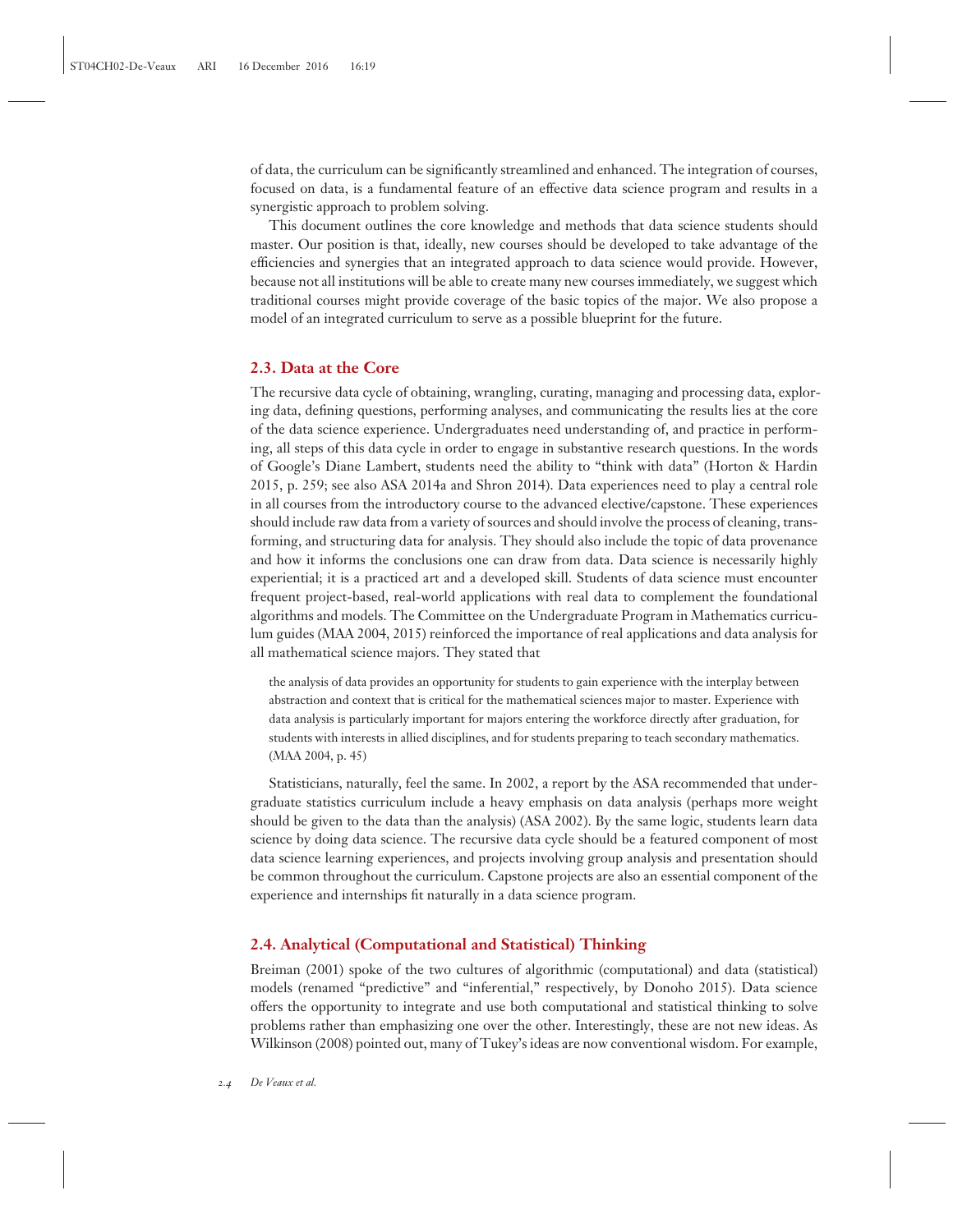Tukey accorded algorithmic models the same foundational status as the algebraic (data) models that statisticians had favored in the previous half-century. The two pillars of computational and statistical thinking should not be taught separately. The balance between them may change from one course to another, but both should be present for the most effective and efficient teaching.

#### **2.5. Mathematical Foundations**

Data scientists employ models to understand the world and mathematics provides the language for these models, so a working data scientist requires a firm foundation in mathematics. However, traditional mathematics curricula often delay the connection between abstract mathematics and messy, possibly ill-posed real-world problems, especially with respect to those involving data. We propose a fresh approach that distills the essential aspects of mathematics needed for data science at the undergraduate level. Rather than requiring four or more courses in mathematics, an efficient data science major should present these mathematical concepts in two courses, in the context of modeling for data-driven problems. This will streamline the mathematical curriculum to focus on data science rather than theory, derivations, or proofs. In particular, we propose modeling (both algorithmic and statistical) as a motivator for mathematical tool development, introducing concepts as they become necessary in order to solve our real-world problems. Matrix algebra is motivated by solving linear systems, derivatives are motivated by optimization and sensitivity analysis, and integration is motivated by probabilistic applications. Although this shift toward modeling and applications is in line with current trends in calculus reform, our approach is revolutionary in its approach to the mathematics, its ordering of topics, and the selection of topics.

A possible caveat is that our approach is not meant to serve as an alternative pathway for the mathematics major, though students introduced to mathematics this way may want to further their study. Such students would need additional theoretical foundations before entering traditional upper-division mathematics courses.

#### **2.6. Flexibility**

We must prepare students to learn new techniques and methods that may not exist today. They will need to work with increasingly varied forms of data, or they will not be prepared for the jobs of the future. We need to pay attention to the core foundations of mathematical, computational, and statistical thinking and practice while incorporating the practical and important data science skills.

Data science, at all levels, is evolving and changing quickly. Most institutions will implement a data science major from current courses in existing disciplines, perhaps transitioning to more fully integrated courses as outlined in the **Supplemental Appendix** (provided in the supplemental material, follow the **Supplemental Material link** from the Annual Reviews home page at **http://www.annualreviews.org**) at a future date. Our hope is that institutions use these guidelines in their planning to meet the needs of their students both now and in the future. We fully expect that institutions will regularly review their programs to reflect new developments in this fast-evolving field.

## **3. KEY COMPETENCIES AND FEATURES OF A DATA SCIENCE MAJOR**

A graduate with an undergraduate data science degree should be prepared to interact with data at all stages of an investigation (see the sidebar Key Competencies for an Undergraduate Data Science Major) and will be expected to work within a team environment.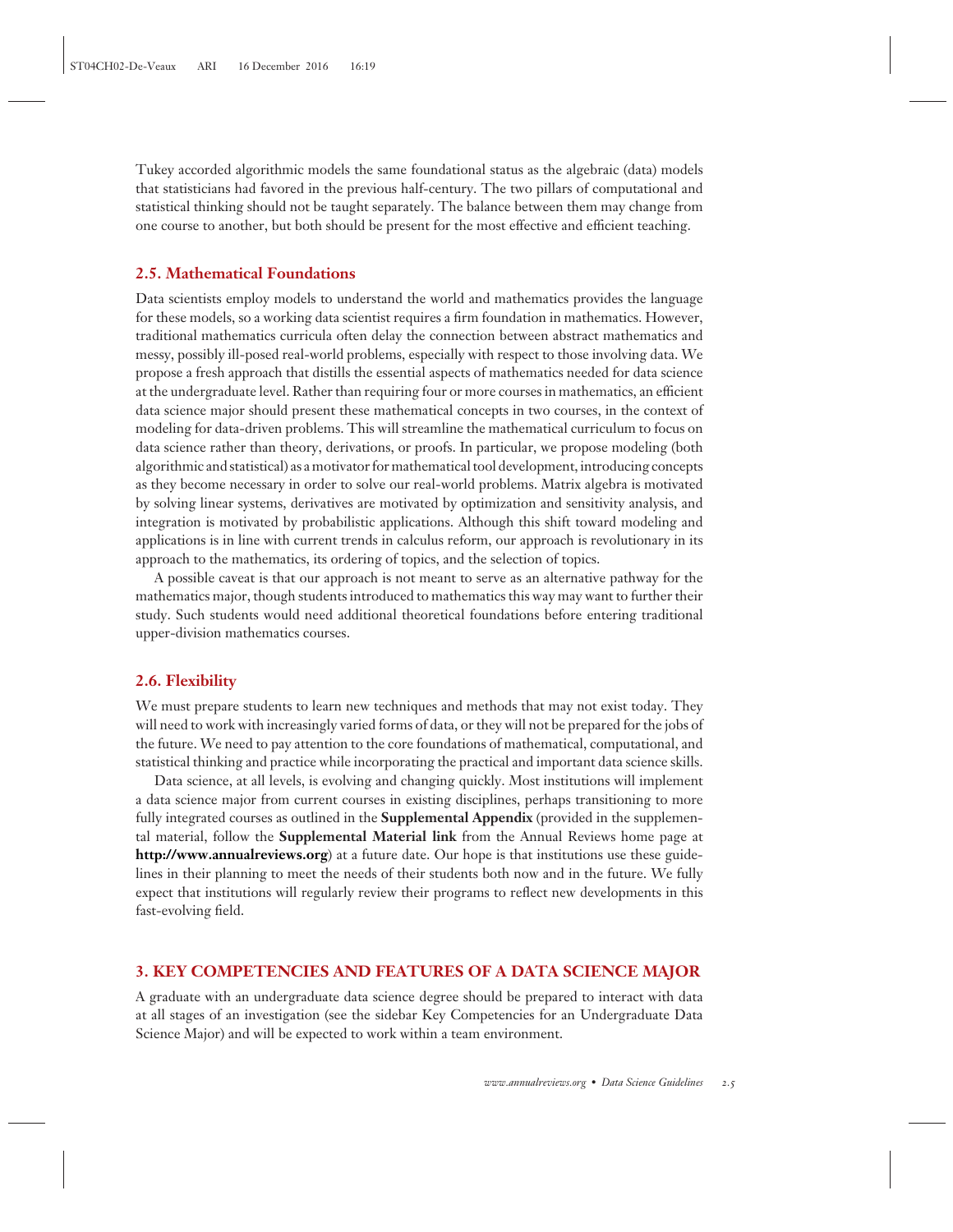# **KEY COMPETENCIES FOR AN UNDERGRADUATE DATA SCIENCE MAJOR**

- Computational and statistical thinking
- Mathematical foundations
- $\blacksquare$  Model building and assessment
- $\blacksquare$  Algorithms and software foundation
- Data curation
- $\blacksquare$  Knowledge transference—communication and responsibility

## **3.1. Analytical (Computational and Statistical) Thinking**

Data science consists of a problem-solving approach for working within empirical settings in which meaning must be extracted from data. This approach is a synthesis of modes of thought in statistics, computer science, and mathematics.

- 1. **Statistical thinking in a data-rich environment.** Statistical thinking is an approach to understanding the world through data, and involves everything "from problem formulation to conclusions" (Wild & Pfannkuch 1999, p. 1). The data scientist needs an understanding of basic statistical theory. Students should understand the basic statistical concepts of data analysis, data collection, modeling, and inference. A sound knowledge of basic theoretical foundations will help inform their analyses and the limits to their models. Successful graduates will be able to apply statistical knowledge and computational skills to formulate problems, plan data collection campaigns or identify and gather relevant existing data, and then analyze the data to provide insights.
- 2. **Computational thinking.** Working with data requires extensive computing skills. A data science student must be prepared to work with data as they are commonly found in the workplace and research labs. For example, accessing and organizing data in databases, scraping data from websites, processing text into data that can be analyzed, and ensuring secure and confidential data storage all require extensive computing skills. These computational problem-solving skills recur throughout the workflow of the data scientist. As Wing (2006, p. 2) put it, "thinking like a computer scientist means more than being able to program a computer. It requires thinking at multiple levels of abstraction". Data science graduates should be proficient in many of the foundational software skills and the associated algorithmic, computational problem solving of the discipline of computer science. To be prepared for careers in data science, students also need facility with, and exposure to, professional statistical analysis software packages, and an understanding of the principles of programming and algorithmic problem solving that underlie these packages.
- 3. **Integration of approaches.** Data science at the undergraduate level combines computational and statistical thinking practices, relying on mathematical foundations. In addition to their competence in the areas noted below, data science graduates should demonstrate an understanding of the connections between these knowledge domains. They should be able to bring a wide array of different skills and problem-solving approaches to bear on any particular problem and should make informed choices about which skills are appropriate in a given setting. They should have facility for working with a diverse collection of tools, as well as for learning new tools and—in some cases—contributing to the development of new tools themselves.

Computing environments, both software and hardware, change rapidly and frequently, and these changes have consequences for data structure, data storage, and computational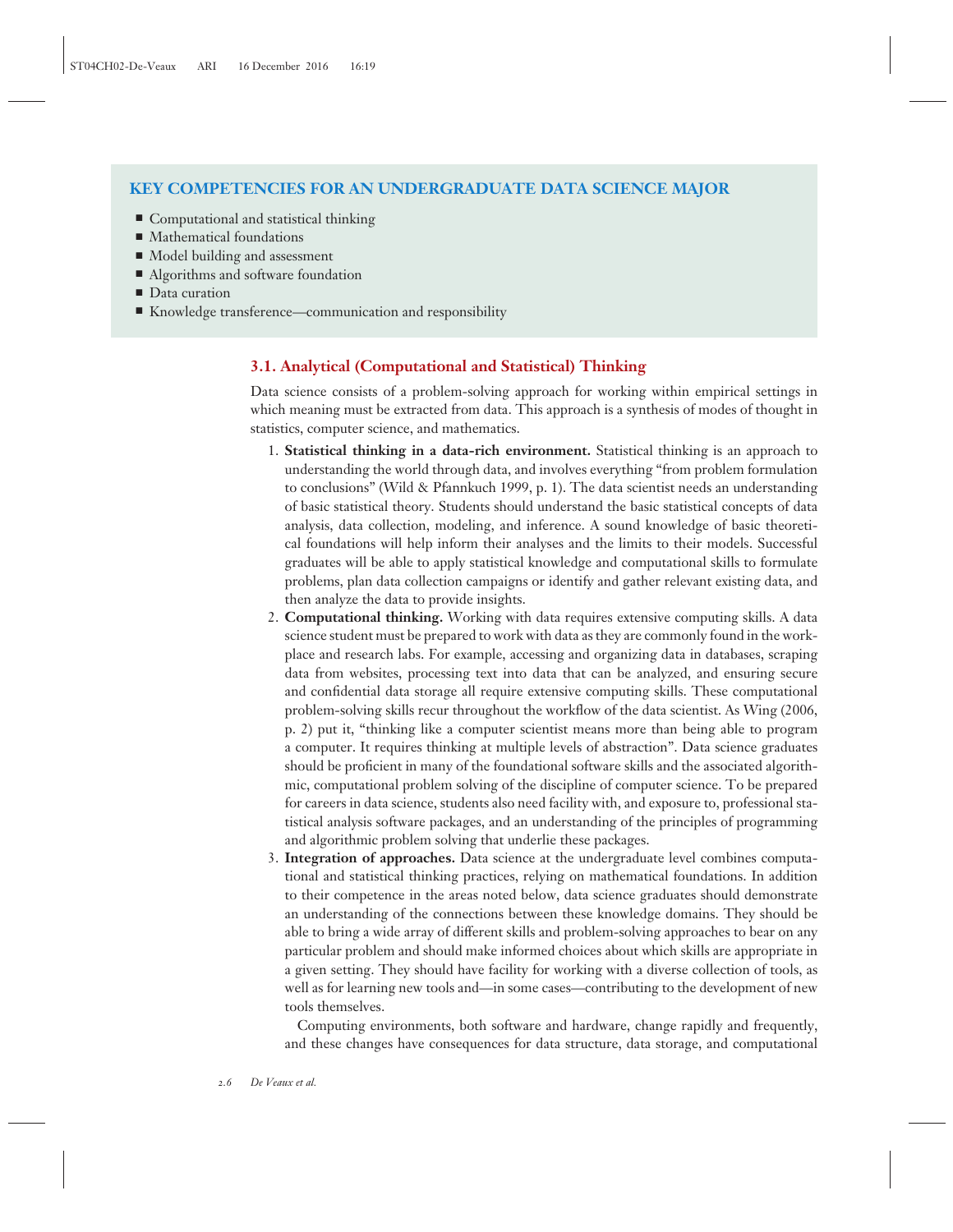efficiency. Data scientists must be capable of adapting smoothly to such changes. Data scientists should understand both the computational and modeling challenges in their work, and how they might be intertwined. For example, data scientists should recognize that fitting a given model on a particular set of data will engender computational challenges, and they should have some facility for implementing a solution that may involve either a modification of the model or a change in the computing environment, or both. When integrated with statistical thinking, computational thinking greatly amplifies the ability of data scientists to distribute solutions to clients, understand many modern statistical modeling approaches, and achieve scientific reproducibility.

## **3.2. Mathematical Foundations**

Mathematically speaking, the emphasis of an undergraduate data science degree should be on choosing, fitting, and using mathematical models. Because data-driven problems are often messy and imprecise, students should be able to impose mathematical structure on these problems by developing structured mathematical problem-solving skills. Students should have enough mathematics to understand the underlying structure of common models used in statistical and machine learning as well as the issues of optimization and convergence of the associated algorithms. Although the tools needed for these include calculus, linear algebra, probability theory, and discrete mathematics, we envision a substantial realignment of the topics within these courses and a corresponding reduction in the time students will spend to acquire them.

## **3.3. Model Building and Assessment**

- 1. **Informal modeling.** Statistical models are used to describe, predict, and explain processes, but they are also used to communicate understandings and lay foundations for future models. Informal modeling involves identifying potential sources of variation, discerning between stochastic and deterministic variation, and understanding how these might be modeled mathematically and computationally. Graduates must also be adept at data visualization, which is an important tool in informal modeling, as it can be used to communicate with others and identify weaknesses in proposed models.
- 2. **Formal modeling.** Graduates should be able to build and assess statistical and machine learning models, employ a variety of formal inference procedures, and draw conclusions of appropriate scope from the analysis. This includes understanding how data issues (e.g., collection methods, sources of bias and variance) impact the analysis, interpretation, and generalization of statistical findings. Graduates should also be able to bring computational considerations to bear in the analysis of data, including issues of scale.

## **3.4. Algorithms and Software Foundations**

The data science graduate should be able to employ algorithmic problem-solving skills to the task at hand. These include defining clear requirements to a problem, decomposing the problem, using efficient strategies to arrive at an algorithmic solution, and implementing solutions through programming in a suitable high-level language. Graduates should understand the memory and execution performance of the structures and software they create, and that of the libraries and packages they use. They should know and utilize good practices in documentation and structure and be able to use appropriate tools for maintaining their software. They should be able to leverage existing packages and tools to solve their computational problems.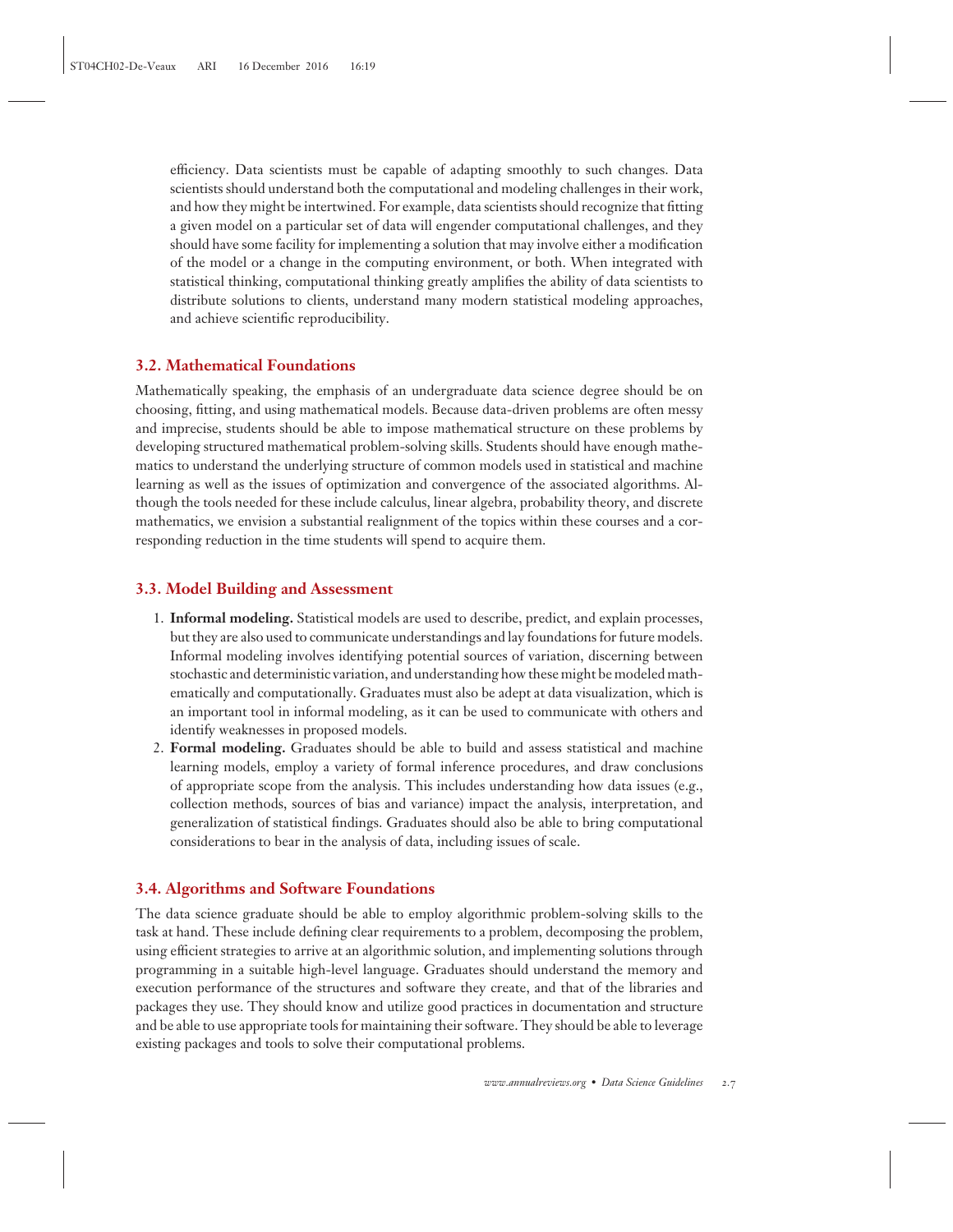## **3.5. Data Curation**

Data curation involves managing data through the entire problem-solving process. The two main steps are outlined below.

- 1. **Data preparation.** Graduates should be able to work with data from a variety of sources and formats. Data may come from a web page, a database, or a stream, and may consist of images, sounds, or video, as well as numbers or text. These data may have been collected through a controlled experiment or an observational study, or may be opportunistic data collected through sensors or an automated procedure. Given a particular data set, graduates should be able to prepare the data for use with a variety of statistical methods and models and should recognize how the quality of the data and the means of data collection may affect conclusions.
- 2. **Data management**. Data scientists must not only prepare data for analyses, but also ensure the integrity of the data while it passes through all stages of the analysis. This requires working with relational databases [such as a Structured Query Language (SQL) database], maintaining version control, and tracking data provenance as data from multiple sources are merged.

# **3.6. Knowledge Transference**

Data do not exist in a vacuum, but arise from a particular context. Knowledge of that context is necessary to analyze the data, and thus undergraduates need experience applying their discipline outside the core of statistics, computing, and mathematics. A data science program should feature data-based investigations in a complementary discipline, such as a physical science, a life science, business, a social science, the humanities, or the fine arts. There are two important areas that training should address.

- 1. **Communication.**Effective communication is a core skill of the data scientist. As members of a team, data scientists must communicate to teammates as well as to those with less intimate knowledge of the project particulars. Increasingly, data scientists communicate directly to the public via both static and interactive data visualizations. A thoughtful data science program integrates communication-based opportunities and learning development throughout the whole of the curriculum rather than partitioning them into separate classes. Students should gain experience using oral, written, and visual modes to communicate effectively to a variety of audiences.
- 2. **Ethics and reproducibility.** The capabilities of data science introduce new ethical questions. Programs in data science should feature exposure to and ethical training in areas such as citation and data ownership, security and sensitivity of data, consequences and privacy concerns of data analysis, and the professionalism of transparency and reproducibility.

# **4. CURRICULAR CONTENT FOR DATA SCIENCE MAJORS**

The goal of our curriculum is to repeatedly engage students in the full cycle by which we learn from data and to help them acquire the skills listed in the previous section. This necessitates the interweaving and integration of traditionally siloed topics and tools into a cohesive presentation. Our data science program includes six main subject areas, which are described below and in the sidebar Six Main Subject Areas of the Data Science Major. We then describe suggested courses that prepare students in all six areas (also see the sidebar Outline of the Data Science Major). In the **Supplemental Appendix**, we show in more detail how courses in each of these cycles might be constructed. A summary of the courses designed for these subject areas is found in the following.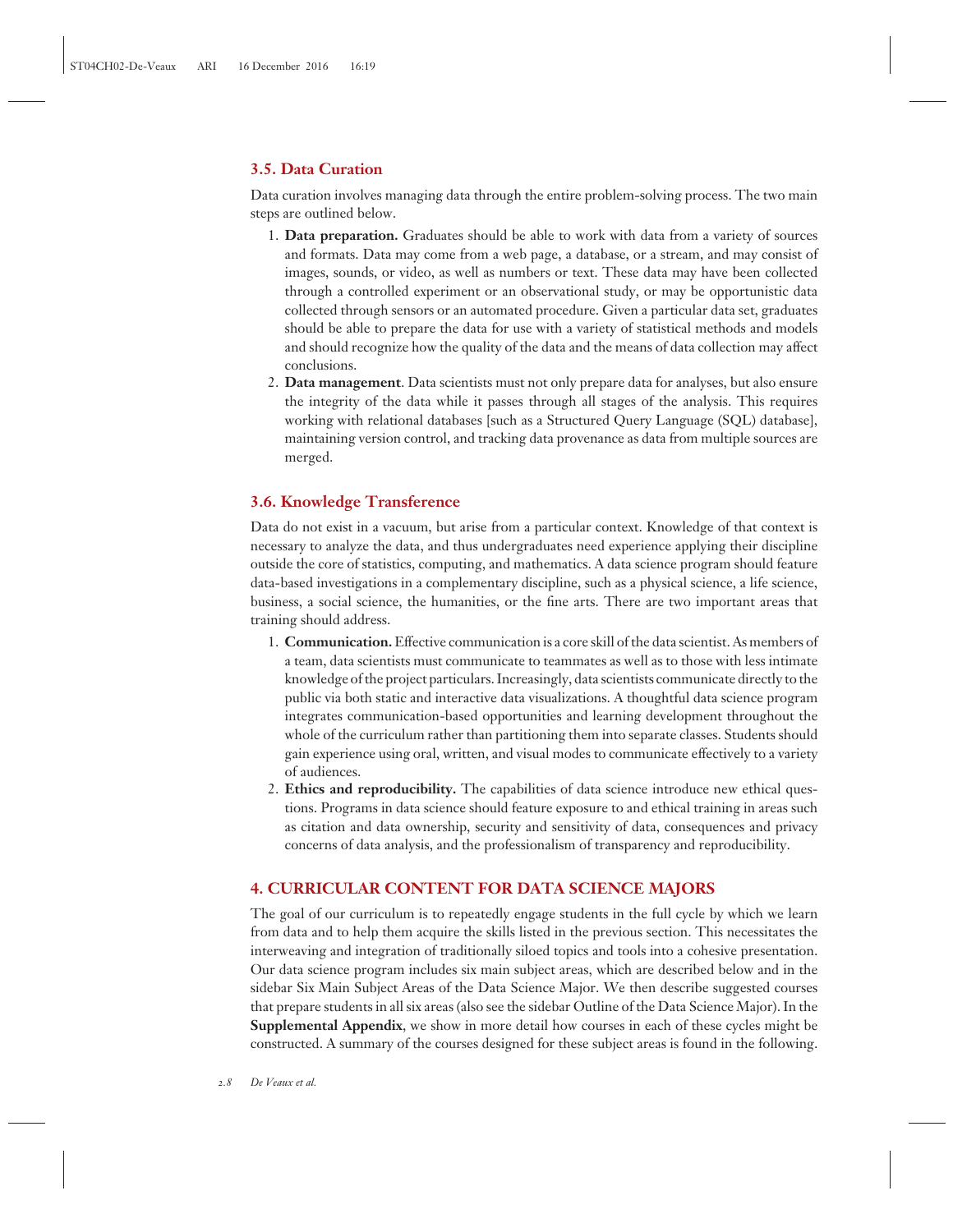# **SIX MAIN SUBJECT AREAS OF A DATA SCIENCE MAJOR**

- Data description and curation
- Mathematical foundations
- $\blacksquare$  Computational thinking
- $\blacksquare$  Statistical thinking
- $\blacksquare$  Data modeling
- $\blacksquare$  Communication, reproducibility, and ethics

# **AN OUTLINE OF THE DATA SCIENCE MAJOR**

- 1. Introduction to data science
	- Introduction to Data Science I
	- Introduction to Data Science II
- 2. Mathematical foundations
	- Mathematics for Data Science I
	- Mathematics for Data Science II
- 3. Computational thinking
	- Algorithms and Software Foundations
	- $\quad \blacksquare$  Data Curation—Databases and Data Management
- 4. Statistical thinking
	- Introduction to Statistical Models
	- **E** Statistical and Machine Learning
- 5. Course in an outside discipline
- 6. Capstone course

# **4.1. Overview of Course Sequence**

# - **Introduction to Data Science I and II**

Students will immediately use a high-level language to explore, visualize, and pose questions about data. In the second semester, a more algorithmic language may be introduced to help students understand the thinking and structure behind the higher-level functions they experienced in the first semester.

- Introduction to high-level language
- Exploring and manipulating data
- Functions and basic coding
- Introduction to modeling, both deterministic and stochastic
- Concepts of projects and code management
- Databases
- Introduction to data collection and statistical inference

## - **Mathematical Foundations I and II**

Data science students connect mathematical tools to real-world problems. Unlike pure mathematics, which seeks to build theory and prove propositions, data science is about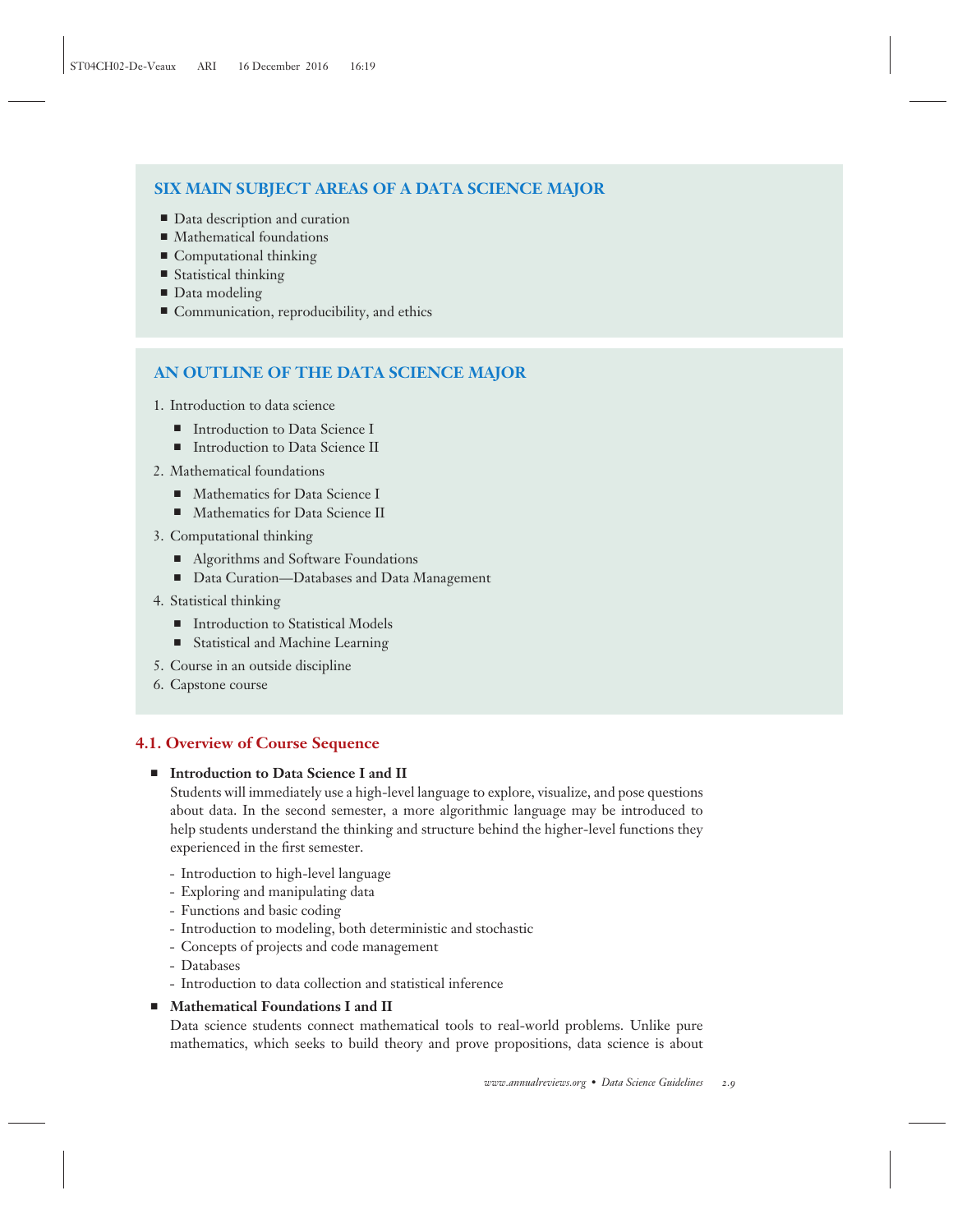seeing the value of mathematical methods while understanding their limitations. Data science students should also develop a geometric, intuitive, visual way of thinking throughout their mathematical training. We propose a two-semester Mathematics for Data Science sequence that begins with students who would have placed into Calculus 1. This sequence emphasizes mathematical modeling, especially linear and polynomial models (see the **Supplemental Appendix**), and would include the following topics.

- Mathematical structures (e.g., functions, sets, relations, and logic)
- Linear modeling and matrix computation (e.g., matrix algebra and factorization, eigenvalues/eigenvectors, and projection/least-squares)
- Optimization (e.g., calculus concepts related to differentiation)
- Multivariate thinking (e.g., concepts and numerical computation of multivariate derivatives and integrals)
- Probabilistic thinking and modeling (e.g., counting principles, univariate and multivariate distributions, and independence, relying often on computational simulations)
- **EXEDENT Algorithms and Software Foundations.** To develop a grounded computational ability, a data science undergraduate should study foundational computer science topics and build facility in algorithmic problem solving and development of software/programming.
	- Algorithm design: Students must develop the skill set to understand the problem, break it into manageable pieces, assess alternative problem solving strategies, and arrive at an algorithm that efficiently solves the problem.
	- Programming concepts and data structures: Students should have the knowledge to implement their algorithms using procedural and functional programming techniques and their associated data structures, including lists, vectors, data frames, dictionaries, trees, and graphs.
	- Tools and environments: Students should understand the appropriate use of tools and packages available. Such packages enable programmatic access to data services and input/output; perform data transformations, explorations, visualization, and analysis; and assist in the development and maintenance of software, including development environments, and tools for versioning and tracking.
	- Scaling for big data: As the data and processing associated with data science continue to scale, data science undergraduates should develop the capacity to work with larger data sets. They should be able to apply techniques in concurrent programming to build systems that perform parallel processing of data. They must also be able to work with current and new forms of distributed data storage as a part of the data management areas discussed above. They should be knowledgeable in how to work with streaming data.
- **Data Curation—Databases and Data Management.** A data science undergraduate major must understand and be able to effectively apply principles of data management. This is much broader than traditional database management and must include systems supporting the volume and velocity attributed to big data. Thus a data science major must apply knowledge of data query languages to relational databases and emerging large store NoSQL (not only SQL) data systems, and must be able to access data from less-structured systems through web services, lower-level access to data available across the Internet, and data sourced from streams. Once data are collected, data management includes cleaning and initial structuring, using the software knowledge and skills outlined above, and then transforming data into structured forms required for exploration, visualization, and analysis.
- **Introduction to Statistical Models.** This serves to introduce students to the statistical analysis of data and the elements of a framework for inference. The foundation is linear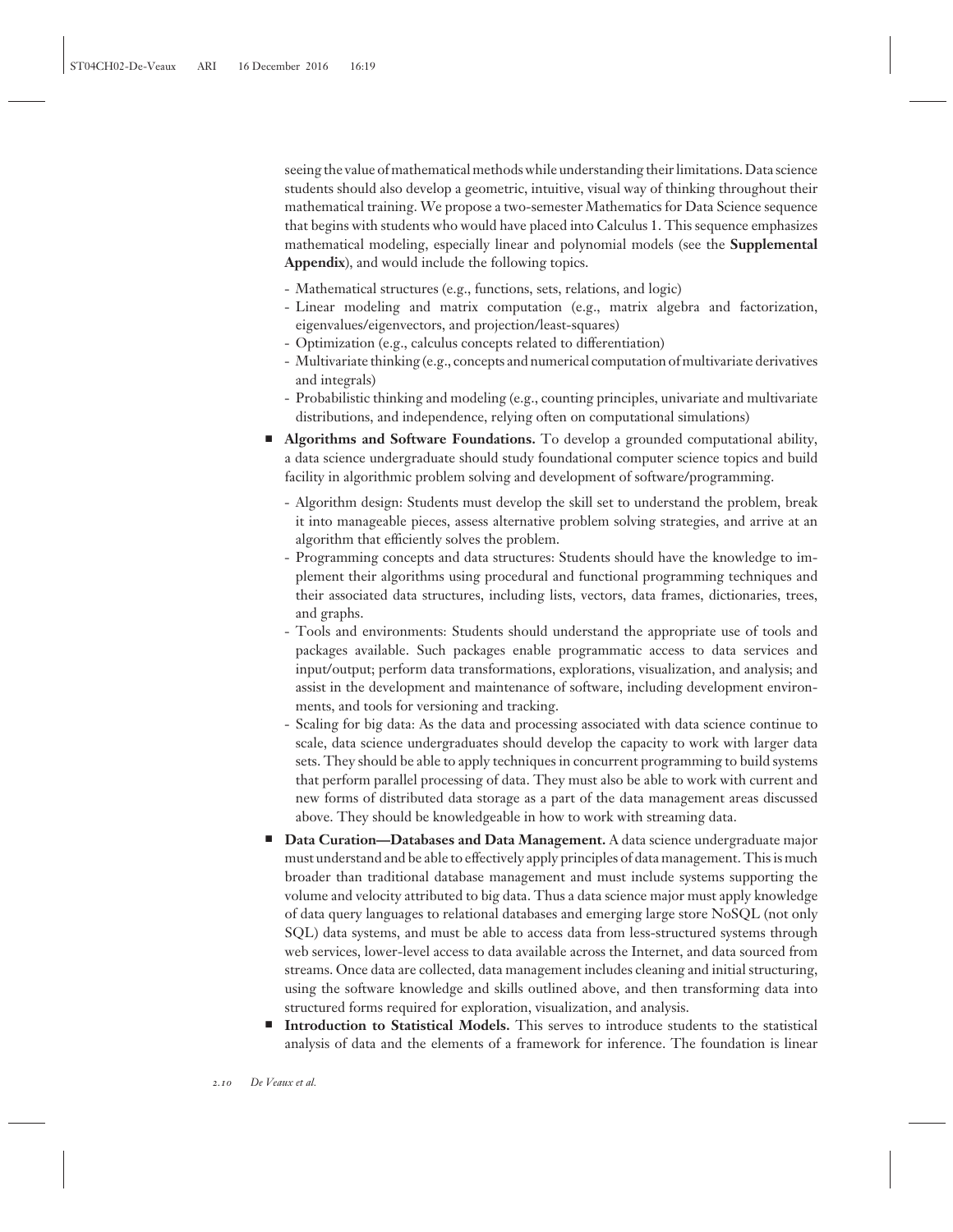models, which are then compared to nonlinear approaches. The course builds on important concepts introduced in the first-year data science courses that form the foundation of any statistical analysis. All the ideas are firmly grounded in and inspired from real-world data.

- Exploratory data analysis approaches and graphical data analysis methods
- Estimation and testing: exposure to statistical (e.g., basic central limit theory and law of large numbers) and algorithmic (e.g., bootstrap resampling methods) approaches to point and interval estimation and hypothesis testing; likelihood theory; and Bayesian methods
- Simulation and resampling: Monte Carlo simulation of stochastic systems; resamplingbased inference (e.g., bootstrap, jackknife, permutations); basic understanding of design of studies, surveys, and experiments (e.g., random assignment, random selection, data collection, and efficiency) and issues of bias, causality, confounding, and coincidence
- Introduction to models: simple linear, multivariate, and generalized linear models; algorithmic models (e.g., regression trees and nearest neighbors); and unsupervised learning (e.g., clustering)
- Introduction to model selection and performance: regularization, parsimony and bias/variance tradeoff; loss functions and model selection (e.g., cross-validation, penalized regression, and ridge regression)
- **Statistical and Machine Learning.** This course blends the algorithmic perspective of machine learning in computer science and the predictive perspective of statistical thinking. Its focus is on the common machine learning methods and their application to problems in various disciplines. The student will gain not only an understanding of the theoretical foundations of statistical learning, but also the practical skills necessary for their successful application to new problems in science and industry.
	- Further exploration of alternatives to classical regression and classification
	- Algorithmic analysis of models, addressing issues of scalability and implementation
	- Performance metrics and prediction, and cross validation
	- Data transformations: re-expression of variables and feature creation, techniques of dimension reduction (e.g., principal component analysis), and smoothing and aggregating
	- Supervised learning versus unsupervised learning
	- Ensemble methods (e.g., boosting, bagging, and model averaging)
- **Data in Context—Capstone Experience.** A capstone experience in which students consider scientific questions, collect and analyze data and communicate the results

A possible path through the major is shown in **Figure 1**.

# **5. ADDITIONAL CONSIDERATIONS**

- 1. **Graduate study.** Students interested in graduate study in mathematics, statistics, or computer science may consider taking more advanced courses in theoretical foundations. The courses in mathematics for data science will not likely prepare a student for immediate acceptance into a PhD program in one of the three disciplines.
- 2. **Articulation with community colleges.** Community colleges attempt to prepare students for many different purposes and institutions and, as a result, institutional change may be slow. In the meantime, given the existing course structure, students can prepare themselves to transfer to a college or university data science degree program.
	- Students can prepare by taking Calculus 1 and 2 as well as an Introduction to Computer Science course. Additional computer science courses, if offered, would be very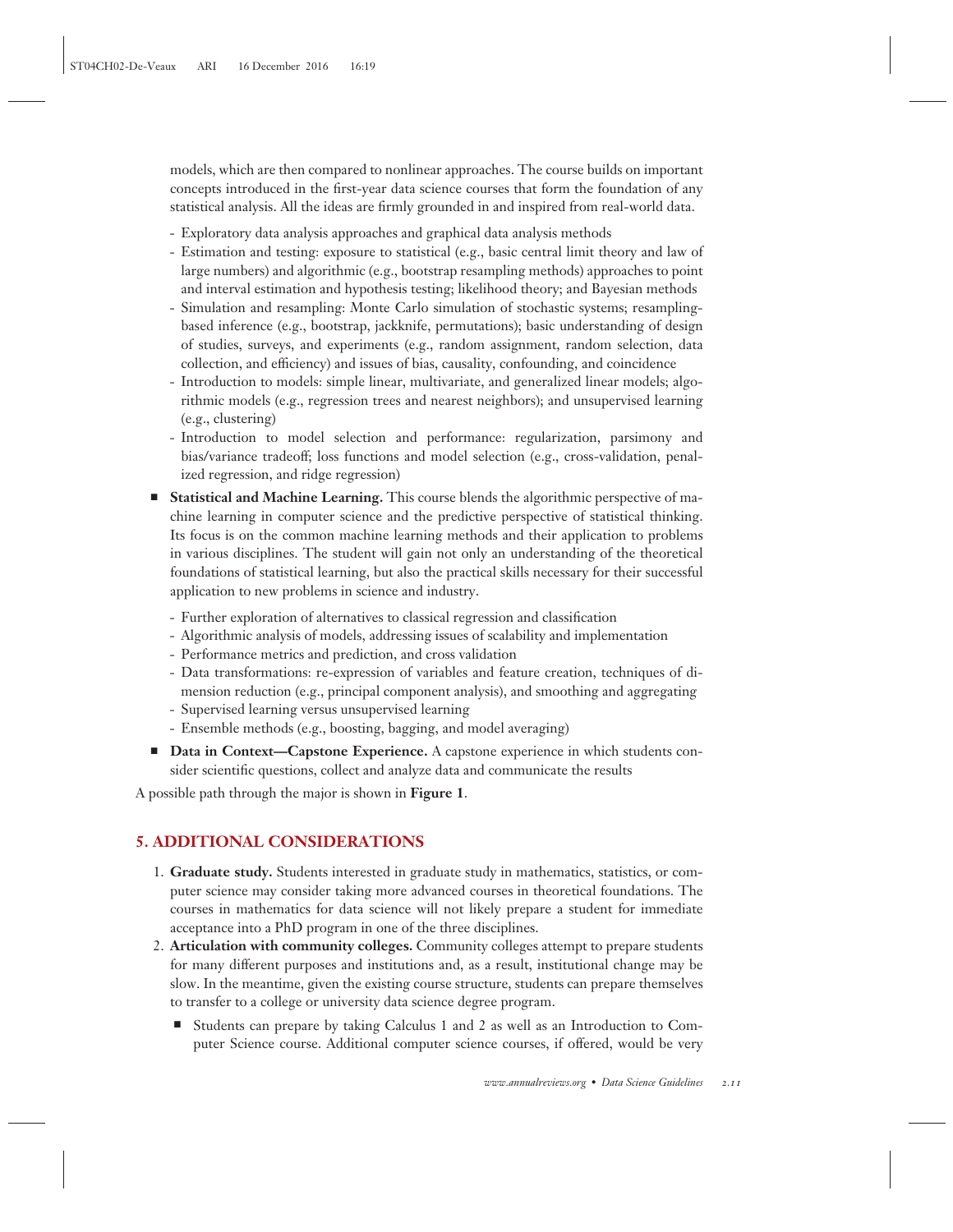

#### **Figure 1**

A flow chart displaying a possible path through the data science major.

helpful preparation. A few community colleges teach introductory statistics courses that emphasize data analysis and statistical thinking, and such courses should be required for transfer. More mathematical statistics courses that emphasize a rote, methods-based approach to statistics may not be an optimal preparation for data science.

- $\blacksquare$  Not all community colleges will have the resources within a single department to develop a course such as the Data Science I and II courses proposed here. However, institutions should encourage collaboration between departments of mathematics and computer science in order to develop introductory statistics courses that (*a*) emphasize statistical thinking in the context of real and complex data sets, (*b*) develop fundamental computational thinking through learning and using statistical software, and (*c*) develop basic data handling skills, such as creating new variables through transformations, uploading data with different delimiter types and different basic row/column structures, and developing habits of reproducibility.
- The Statway (**http://www.carnegiefoundation.org/resources/videos/introducingstatway/**) and the New Mathways (**http://www.utdanacenter.org/higher-education/ new-mathways-project/**) course sequences offered at some institutions may, depending on the local implementation, provide students with a strong grounding in statistical thinking and, if students learn to explore statistical concepts through simulations, also develop basic computational thinking.
- 3. **Prerequisites and preparation in high school.** As students exposed to Common Core standards for statistics enter college, some introductory material may need to be reexamined. To be prepared for the data science curriculum, students should
	- Be calculus ready (i.e., have a good precalculus course)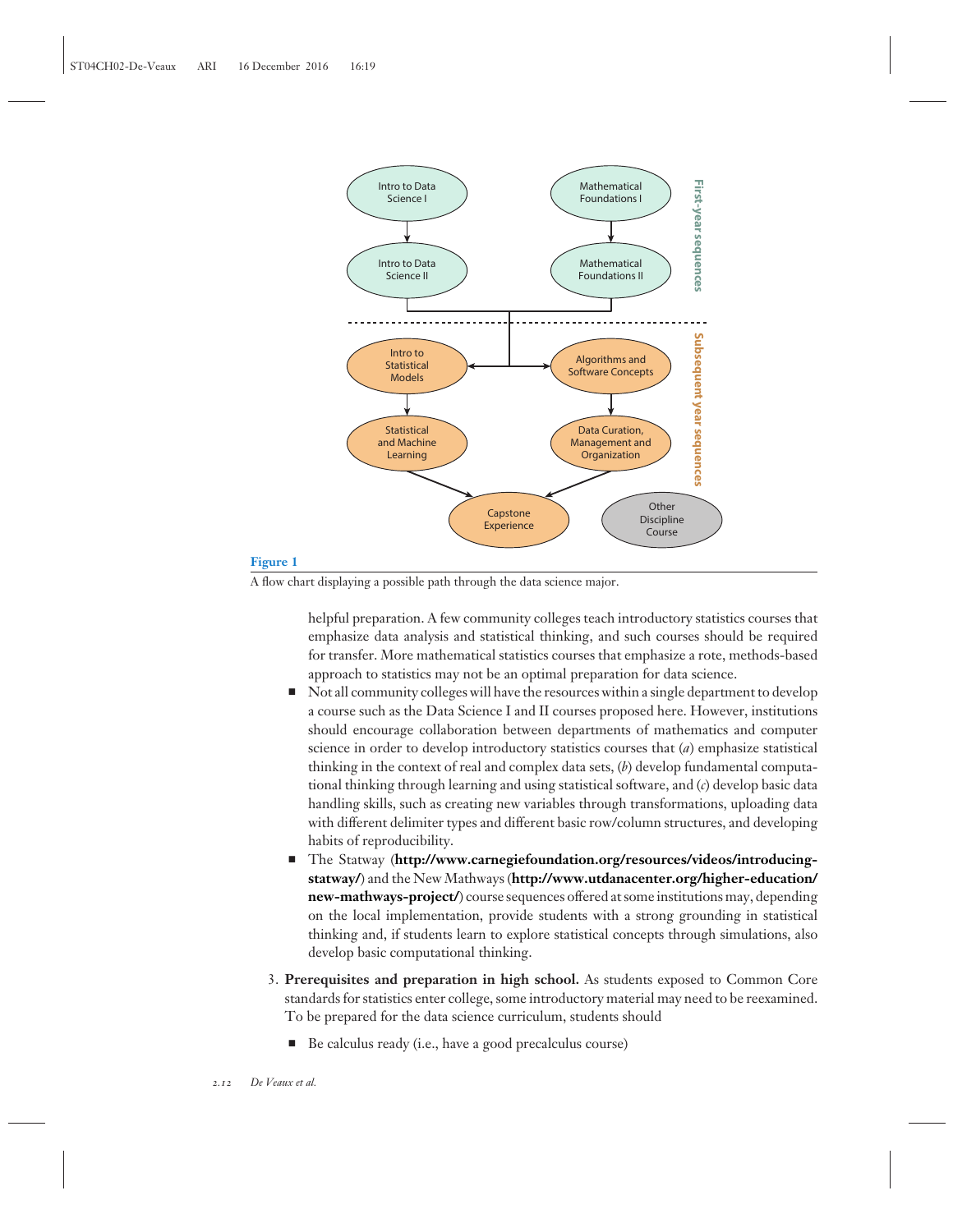- Have an understanding of basic matrix algebra (solving systems of linear equations)
- Understand the basics of a relationship between variables, including scatterplots, the idea of correlation, and the line of best fit
- Have experience with descriptive statistics: notions of center, spread, and skew
- 4. **Internship and applied experiences.** Internships and other applied experiences are a significant part of a data science program. Practical projects should be implemented often throughout the curriculum and provide the central experience of a capstone course.

# **6. TRANSITIONING TO A DATA SCIENCE MAJOR USING TYPICAL EXISTING COURSES**

The curriculum we have outlined is founded on an integrated set of courses that span topics in three disciplines: mathematics, computer science, and statistics. Many of these topics are covered in traditional courses found in those disciplines. The courses shown in bold are the ten courses that cover the bare minimum of the basic skills needed for data science. However, it is important to note that students will not be exposed to the richness of the interactions of these areas by taking only this set.

# **6.1. Courses in Mathematics**

In order to best serve data science majors, math courses should emphasize connecting the mathematics to real-world problems, especially data-driven problems.

- Calculus 1
- Calculus 2
- Calculus 3
- **Linear Algebra**
- Probability Theory
- Discrete Math

# **6.2. Courses in Computer Science**

The content in computational thinking courses is distributed across several traditional computer science courses, but not entirely contained in the three required courses listed.

- Introduction to Computer Science
- Computer Science 2: Data Structures/Algorithms
- Computer Systems and Architecture
- Advanced Algorithms
- **Databases**
- Software Engineering

# **6.3. Courses in Statistics**

Content in the Introduction to Statistics course should follow the revised Guidelines for Assessment and Instruction in Statistics Education for college courses (**http://www.amstat.org/ education/gaise**).

- Introduction to Statistics
- **Statistical Modeling/Regression**
- **Machine Learning/Data Mining**
- Theory of Statistics (requires Probability Theory)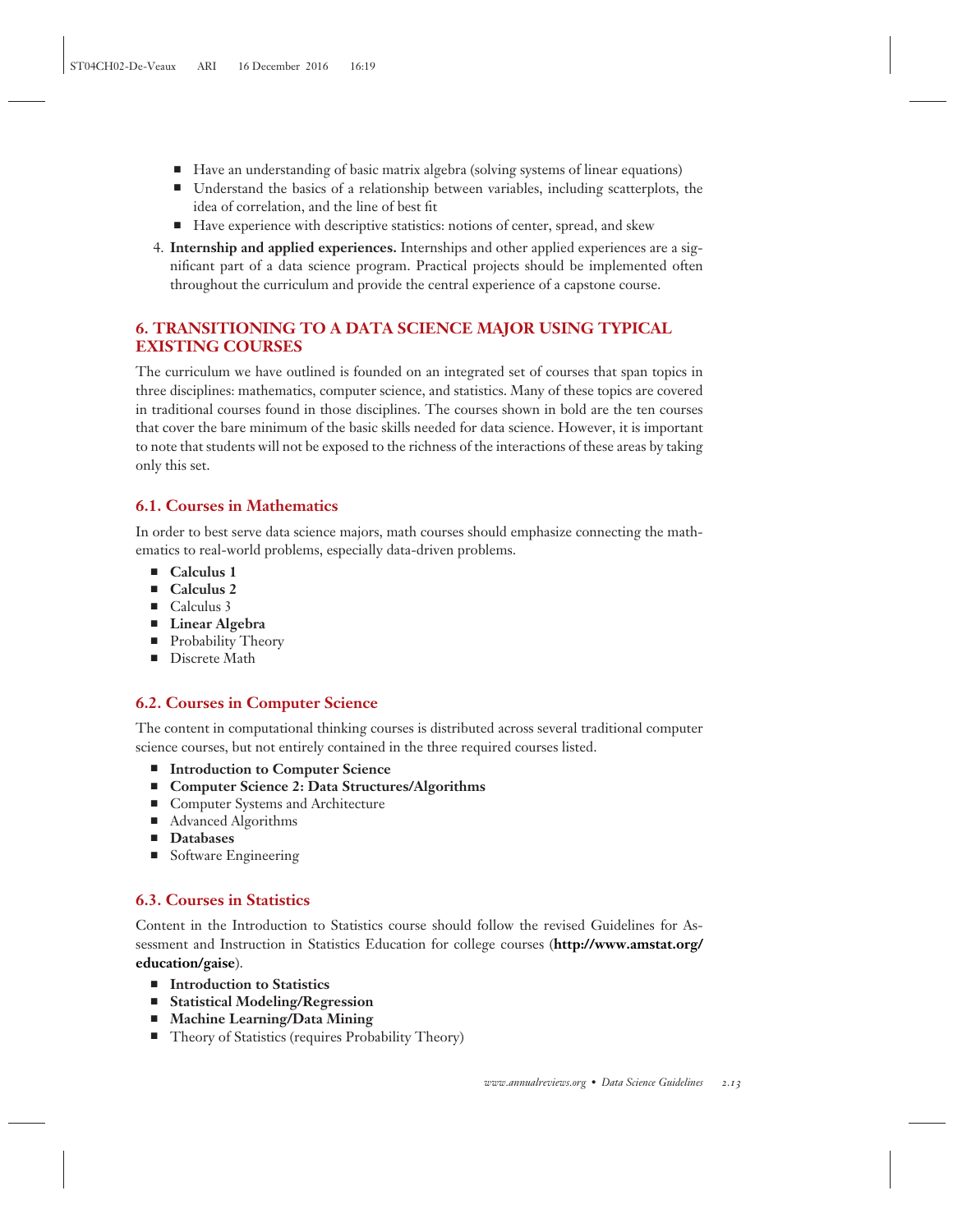## **6.4. Related Courses**

- Introduction to partner discipline
- Intermediate course in partner discipline
- Capstone Course with Data Experience and Projects
- Two courses in writing, preferably one in technical writing
- Public Speaking
- Ethics

The ten bold courses cover the bare necessities of the material required for a data science major. We suspect many programs will want to add more courses to provide additional content and experience. For a more integrated major with ten newly designed courses, please see the **Supplemental Appendix**.

## **7. SUMMARY AND NEXT STEPS**

We hope that these guidelines can serve as a starting point for discussion for building new programs and transitioning existing programs.

#### **SUMMARY POINTS**

In summary, the key points of our proposal involve:

- 1. Data science is a fast evolving discipline centered on the acquisition, curation, and analysis of data.
- 2. Courses from the traditional disciplines of mathematics, statistics, and computer science provide the basic infrastructure for the major at present.
- 3. A redesign of the curriculum, integrating the elements of mathematical foundations and computational and statistical thinking at all levels, will provide a rich and effective series of courses to prepare graduates for a career in data science.

We realize that the field is evolving rapidly but hope that the basic areas we have outlined will be useful. During our discussions, several issues arose that were outside the scope of our meeting, including the following.

#### **FUTURE ISSUES**

- 1. **Faculty development.** The courses outlined in the **Supplemental Appendix** are clearly bold steps toward a new integrated program in data science. To be effective they will require many iterations. Resources for faculty including notes, examples, case studies, and perhaps most importantly, new textbooks, will be essential.
- 2. **Engagement with two-year colleges and high schools.** The data science major will be attractive to many students coming from both high school and two-year colleges. Interactions with these institutions will be crucial in order to coordinate courses and instruction to facilitate transfer to four-year institutions.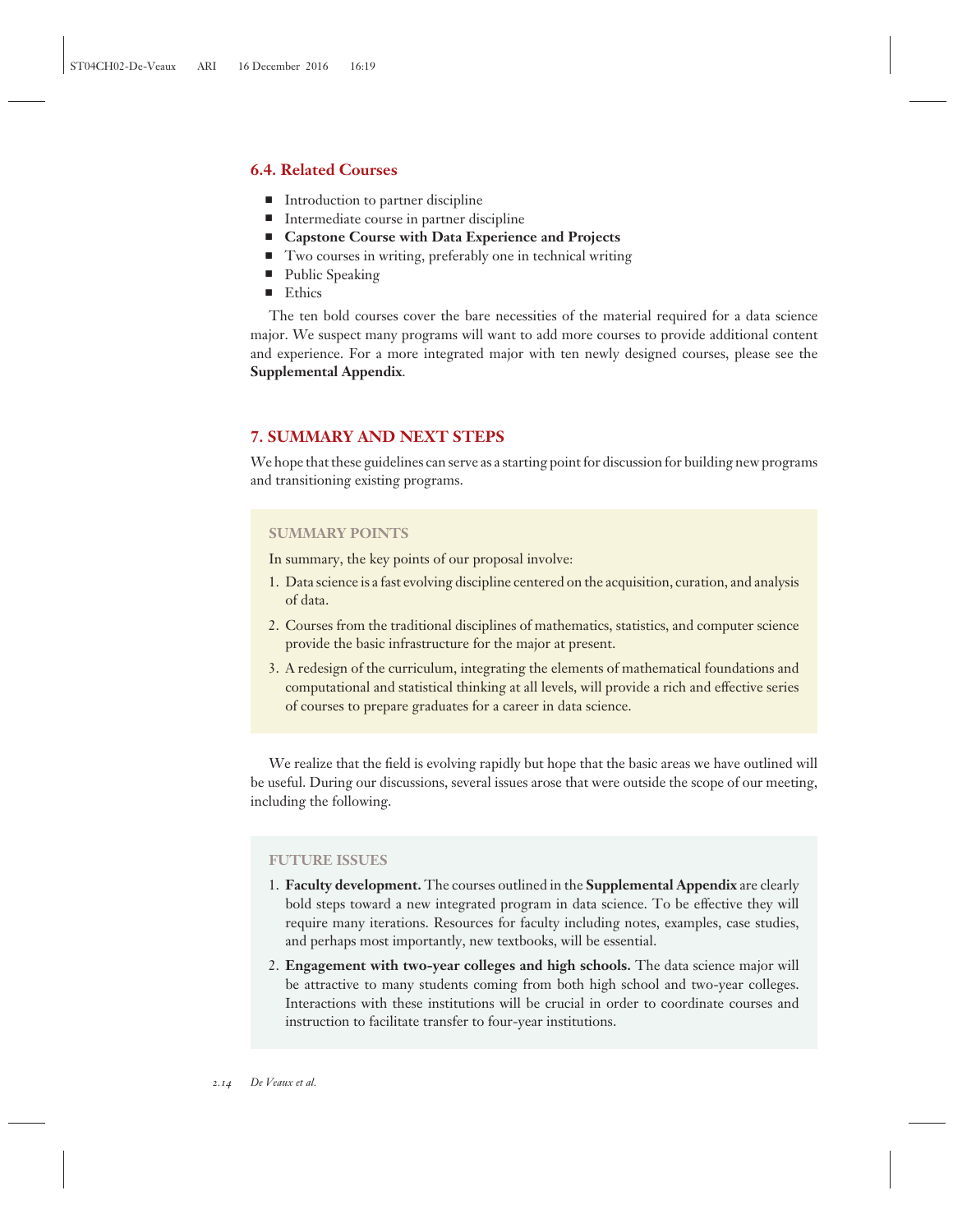3. **Periodic revision.** This is a first attempt at providing concrete guidelines for this emerging field. We realize that revisions will be necessary as the field continues to evolve, and we welcome feedback on these guidelines.

# **DISCLOSURE STATEMENT**

The authors are not aware of any affiliations, memberships, funding, or financial holdings that might be perceived as affecting the objectivity of this review.

# **ACKNOWLEDGMENTS**

The authors would like to thank the PCMI for supporting us in this effort. In addition, we would like to thank the National Science Foundation and the Institute for Advanced Study for supporting PCMI.

<sup>1</sup>Department of Mathematics and Statistics, Williams College, Williamstown, Massachusetts 01267

2Department of Mathematics and Statistics, University of Michigan, Dearborn, Michigan 48128-2406

<sup>3</sup>Department of Mathematics and Computer Science, Mills College, Oakland, California 94613 4Department of Statistical & Data Sciences, Smith College, Northampton, Massachusetts 01063

5Department of Mathematics, Reed College, Portland, Oregon 97202

6Department of Mathematics and Computer Science, Denison University, Granville, Ohio 43023

7Department of Mathematics, Shippensburg University, Shippensburg, Pennsylvania 17257

8Department of Mathematics, Olivet Nazarene University, Bourbonnais, Illinois 60914

9Department of Mathematics, Brigham Young University, Provo, Utah 84601

<sup>10</sup>Department of Statistics, University of California, Los Angeles, Los Angeles, California 90095-1554

<sup>11</sup>Department of Mathematics, Middlebury College, Middlebury, Vermont 05753

<sup>12</sup>Department of Mathematics and Computer Science, Denison University, Granville, Ohio 43023

13Department of Mathematics, Lafayette College, Easton, Pennsylvania 18042-1780

<sup>14</sup>Department of Mathematics and Computer Science, Rhode Island College, Providence, Rhode Island 02908

15Department of Statistics, University of California, Berkeley, California 94720

16Department of Mathematics, University of Hawaii, Hilo, Hawaii 96720-4091

<sup>17</sup>Department of Mathematics, Westminster College, Salt Lake City, Utah 84105

<sup>18</sup>Department of Computer Science, Fitchburg State University, Fitchburg, Massachusetts 01420

19Department of Mathematics, New York University, New York, New York 10012

20Department of Mathematics, University of Southern California, Los Angeles, California 90089

21Department of Mathematics, St. Mary's University, San Antonio, Texas 78228

<sup>22</sup> Department of Mathematics, Howard University, Washington, DC 20059